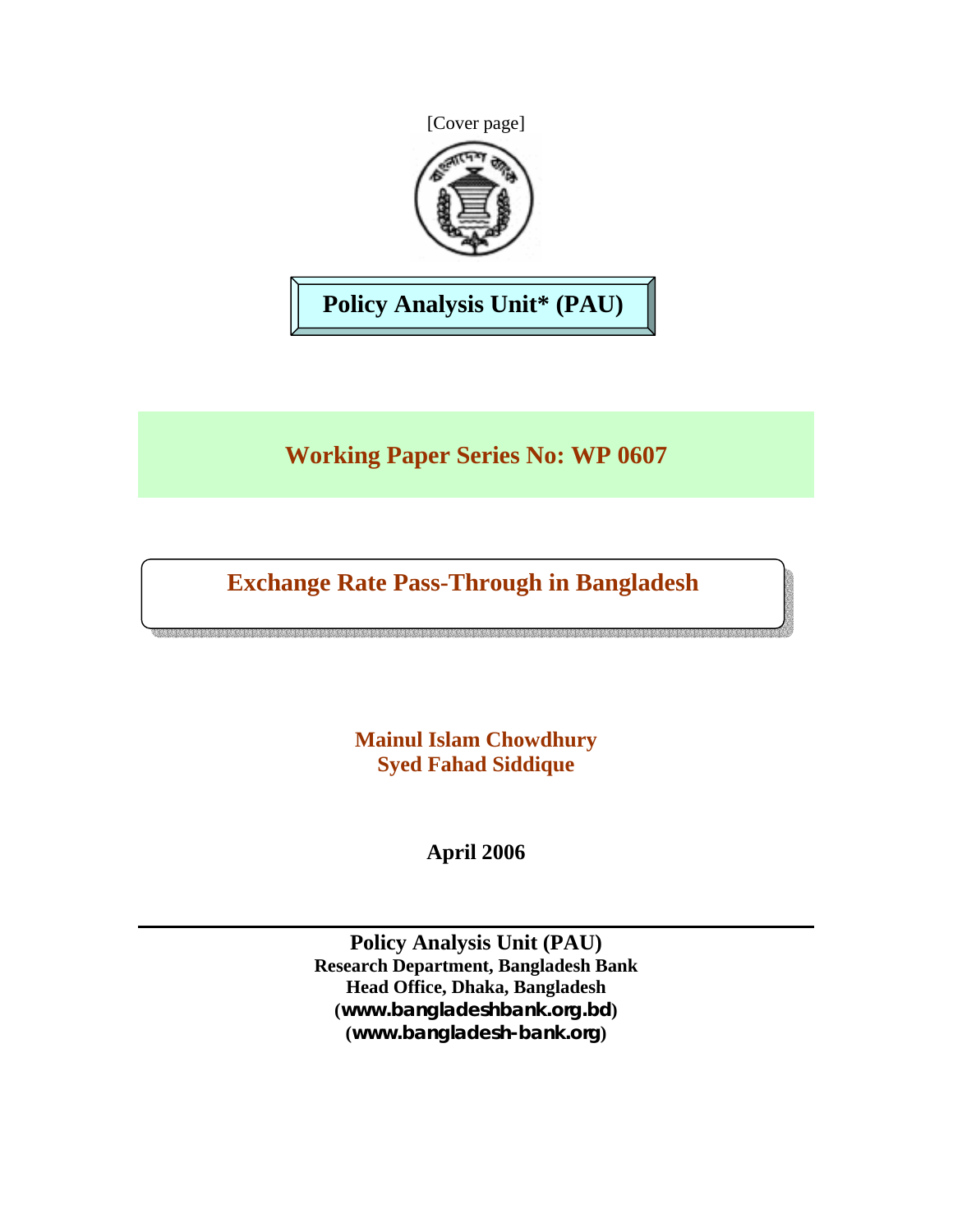

**Policy Analysis Unit\* (PAU)** 

# **Working Paper Series No: WP 0607**

## **Exchange Rate Pass-Through in Bangladesh**

**Mainul Islam Chowdhury Research Economist, Policy Analysis Unit Research Department Bangladesh Bank** 

> **Syed Fahad Siddique Consultant National Democratic Institute**

## **April 2006**

*Copyright © 2006 by Bangladesh Bank* 

**\*** *The Bangladesh Bank (BB), in cooperation with the World Bank Institute (WBI), has formed the Policy Analysis Unit (PAU) within its Research Department in July 2005. The aim behind this initiative is to upgrade the capacity for research and policy analysis at BB. As part of its mandate, PAU will prepare and publish several Working Papers on macroeconomic research completed by PAU staff every quarter. The precise topics of these papers are chosen by the Resident Economic Adviser in consultation with the PAU members. These papers reflect research in progress, and as such comments are most welcome. It is anticipated that a majority of these papers will eventually be published in learned journals after the due review process. Neither the board of directors nor the management of Bangladesh Bank, nor WBI, nor any agency of the Government of Bangladesh nor the World Bank, however, necessarily endorses any or all of the views expressed in these Papers. The latter reflect views based on professional analysis carried out by the staff of the Policy Analyses Unit, and hence the usual caveat as to the veracity of research reports applies.*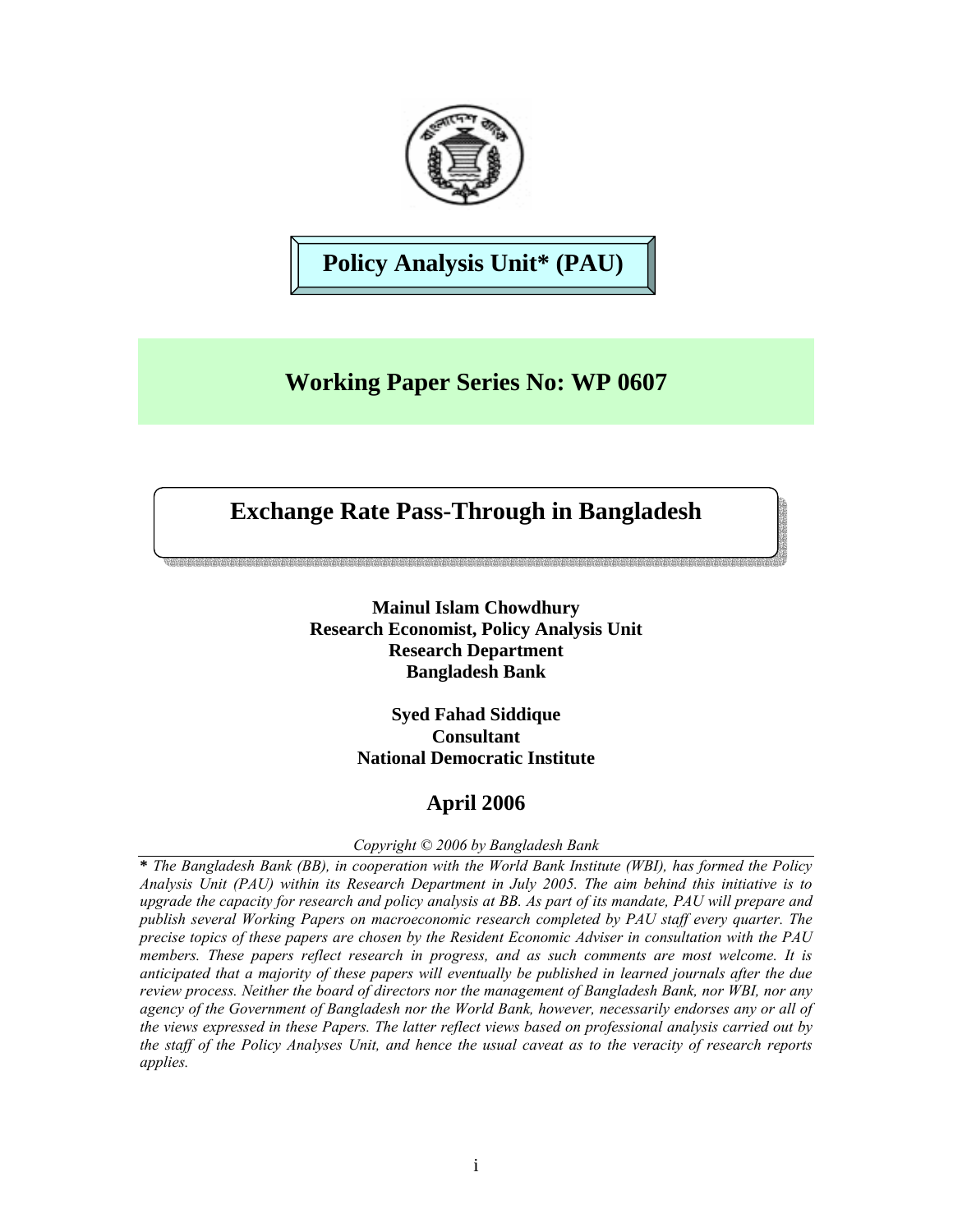## **Exchange Rate Pass-Through in Bangladesh**

Mainul Islam Chowdhury and Syed Fahad Siddique<sup>1</sup>

April 2006

## **Abstract**

This paper estimates the extent of exchange rate pass through to domestic inflation in Bangladesh based on McCarthy's (1999) approach of a recursive VAR model using data from July 1997 to March 2005. The Impulse Response Functions and Variance Decompositions show that exchange rate fluctuation does not have any significant effect on WPI or CPI and the forecast error variances of WPI and CPI are mostly influenced by quantum index of industrial production which is used as a proxy for demand shocks. In case of WPI none of the other variables in the model has any significant impact and over 12 percent of CPI error variance is attributed to WPI inflation.

Keywords: Pass-through, Exchange rate, and Vector Autoregression (VAR).

JEL Classification: E31, F31

 $\overline{a}$ 

<sup>&</sup>lt;sup>1</sup> Mainul Islam Chowdhury is Research Economist, Policy Analysis Unit (PAU), Research Department, Bangladesh Bank and Syed Fahad Siddique is Consultant, National Democratic Institute. The authors would like to thank World Bank Institute (WBI) Resident Economic Adviser at the Bangladesh Bank Professor Syed M. Ahsan, Dr. Md. Akhtaruzzaman, Dr. Md. Habibur Rahman, Dr. Sayera Younus and Shubhashish Barua of PAU, Bangladesh Bank and Dr. Jeffrey Nilsen of Swiss Business School for helpful comments and suggestions.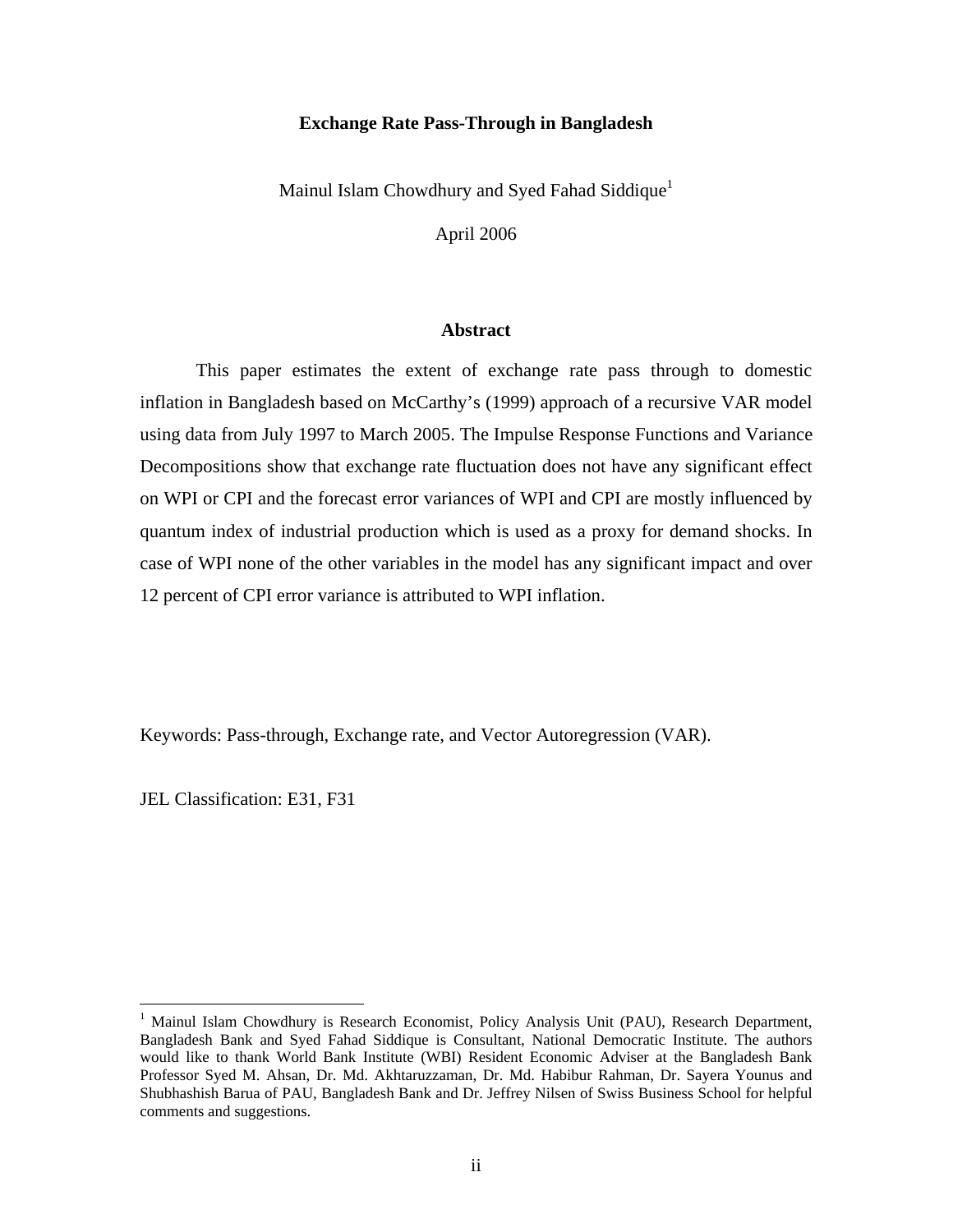## **Exchange Rate Pass-Through in Bangladesh**

## **1. Introduction**

The Bangladesh Bank is responsible for formulation and implementation of monetary policy in Bangladesh. According to the Bangladesh Bank Order of 1972, major functions of monetary policy in Bangladesh are: (1) to maintain reasonable price stability, (2) to ensure a stable balance of payment position and maintain an external competitiveness of the Bangladesh Taka, and (3) obtain sustained economic growth through increased production and employment. Therefore, two major mandates of the Bangladesh Bank are to maintain the par value of the currency (Bangladesh Taka, BOT or taka for short) and stabilizing the domestic price level. It is generally argued that any devaluation of the currency creates an upward pressure on inflation. It has long been an interest for researchers to find the degree to which exchange rate movements are reflected in prices. The change in domestic prices that results from a change in the exchange rate is referred to as the exchange rate pass through. Traditionally this phenomenon was defined as the percentage change in the domestic-currency price of an imported good resulting from a one per cent change in the nominal exchange rate between the exporting and importing countries. This definition has changed over time to include other types of prices such as consumer prices. Textbook models normally assume a one-for-one response of import prices to exchange rates, which is known as complete exchange rate pass through, however, in reality exchange rate pass through are rarely complete. It is important for a country to assess the extent of exchange rate pass-through to understand, design and conduct monetary policy better.

This paper estimates the extent of exchange rate pass through to domestic inflation in Bangladesh based on McCarthy's (1999) approach of a recursive VAR model. We generate impulse-response functions (IRF) to quantify the effect of an exchange rate shock on Wholesale Price Index (WPI) and Consumer Price Index (CPI). We also use variance decomposition (VDC) to see the proportion of the movements in a sequence due to its own shock versus shocks to the other variables.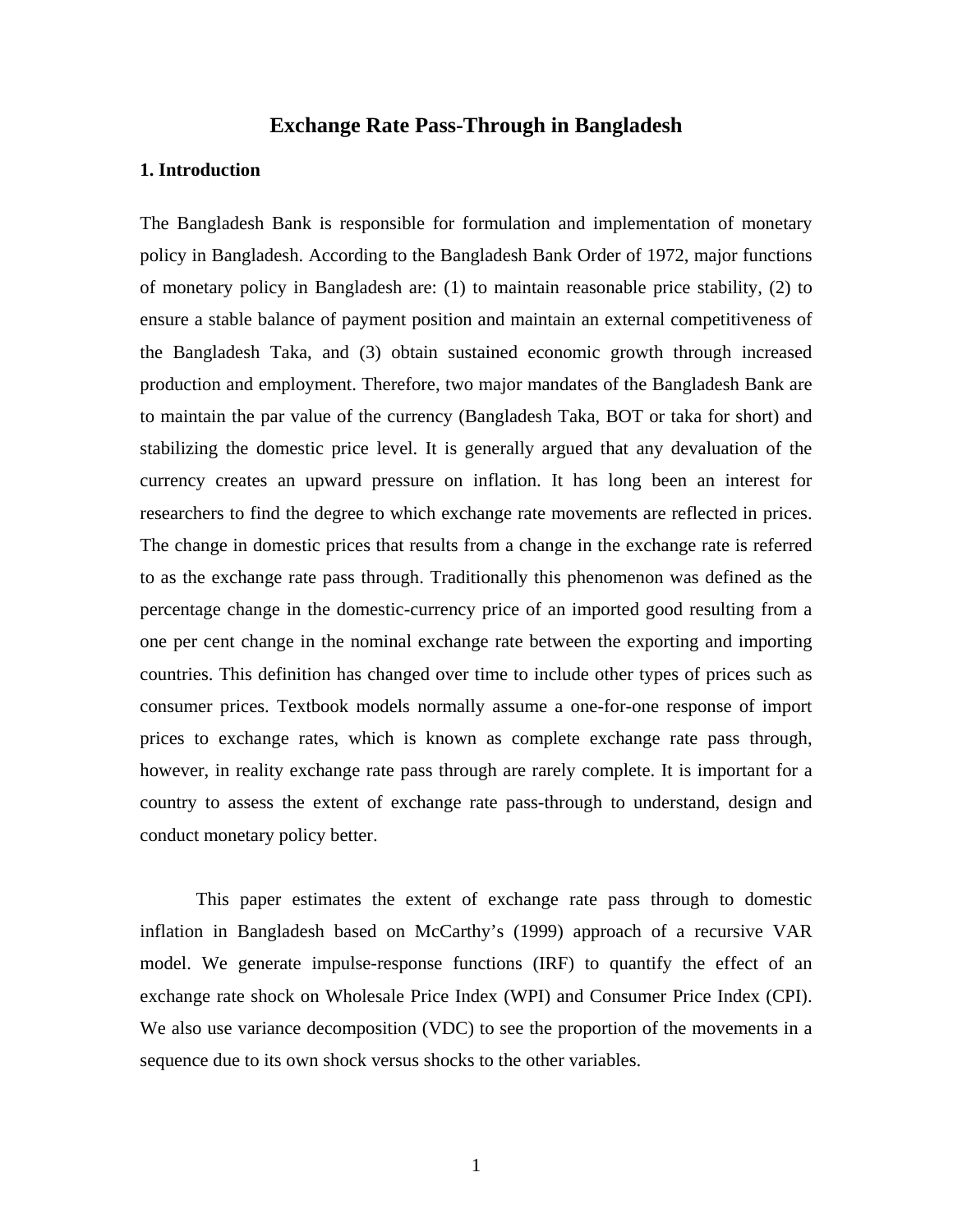The IRFs and VDCs show that exchange rate fluctuation does not have any significant effect on WPI or CPI inflation and the forecast error variances of WPI and CPI inflation are mostly influenced by quantum index of industrial production which is used as a proxy for demand shocks. In case of WPI none of the other variables in the model has any significant impact and over 12 percent of CPI error variance is attributed to WPI inflation.

The paper is organized as follows. Section 2 will survey the literature on the inflationary effect of exchange rate changes. Section 3 describes the methodology followed by the sources and features of data in section 4. Results of the impulse response function and variance decomposition are presented in section 5 while section 6 concludes.

## **2. Literature Review**

We came across a number of theoretical and empirical papers on exchange rate pass through. However, very little was learned of exchange rate pass through to domestic prices in case of Bangladesh from the literature.

David Hendry (2001) proposed a model for inflation in UK and it treated the exchange rate as one of the variables that can cause domestic inflation. In his study he found that there was no evidence that excess money causes inflation. In the context of UK, Hendry found that the main proximate inflation determinants were the excess demand for goods and services, world price inflation and the short-long interest-rate spread. Excess money or exchange rate change do not affect inflation rate that much. Thus in case of UK, Hendry did not find any effect of exchange rate change on inflation.

Ashok Bhundia (2002) analyzed the degree to which fluctuations in the nominal exchange rate pass-through to consumer prices in South Africa. He found that the inflationary impact of exchange rate depreciations in South Africa has been absorbed at intermediate stages of production. But the shocks to producer prices have had a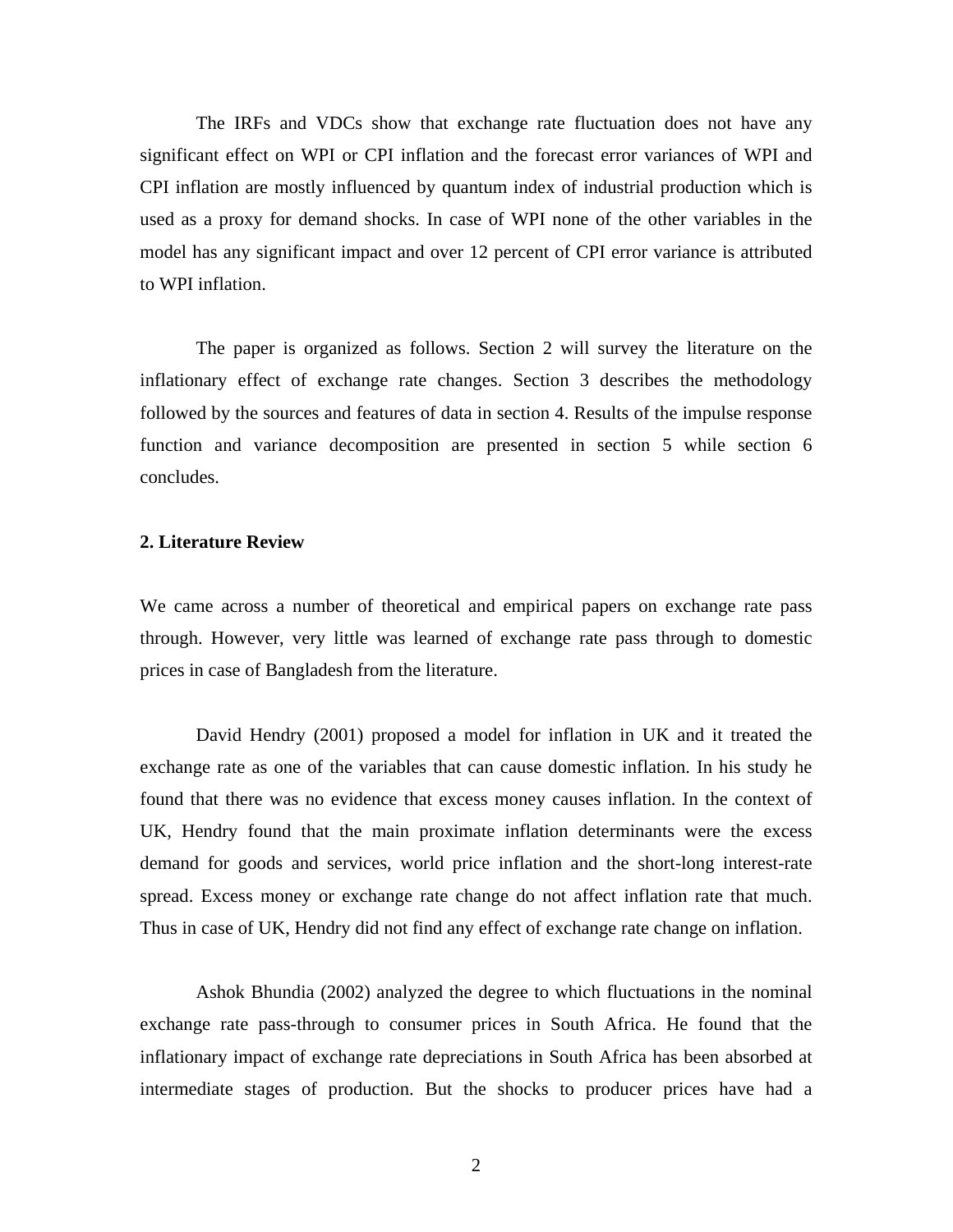considerable impact on inflation. The author concluded that nominal shocks on exchange rate follow standard exchange rate pass-through dynamics but when real shocks cause exchange rate to depreciate, inflation effect is much smaller.

Michael Devereux (2000) showed that nominal movements in exchange rates typically feed quickly into price levels in emerging-market economies, or at least do so a lot more quickly than in OECD economies. The reason behind this is the presence of credible monetary policy in the OECD countries. For example, since 1991, Canada has been following a strict inflation targeting policy. As a result Canada experienced 1 to 3 percent inflation over the last decade. The response of domestic prices to the large currency depreciations experienced by Canada in the 1990s was much smaller than expected. The paper also showed the results using monthly consumer price index (CPI) inflation rates on lagged exchange rate changes vis-à-vis the U.S. dollar for countries like United Kingdom, Canada, Mexico, and Korea. From the result it is apparent that for Canada and the United Kingdom, the lagged exchange rate change has no explanatory power, at the monthly frequency, for CPI inflation. For Mexico and Korea, the coefficient on lagged exchange rate changes is highly significant. So he hypothesized that exchange rate pass-through is very rapid for emerging markets, but slow for advanced economies. He also mentioned that most literature on monetary policy on open economies has been based on the premise that the rate of CPI inflation is instantaneously affected by movements in exchange rates. But this hypothesis is not wholly accurate, except for emerging-market economies. There might be lagged inflationary effect of exchange rates even in an advanced economy.

Bailliu and Fujii (2004) in their paper investigated the question of whether a transition to a low-inflation environment, induced by a shift in monetary policy, results in a decline in the degree of pass-through of exchange rate movements to consumer prices. They used panel-data approach. The empirical research from a panel-data set of 11 industrialized countries over the period from 1977 to 2001, supported the hypothesis that exchange rate pass-through declines with a shift to a low-inflation environment brought about by a change in the monetary policy regime. The result suggests that the pass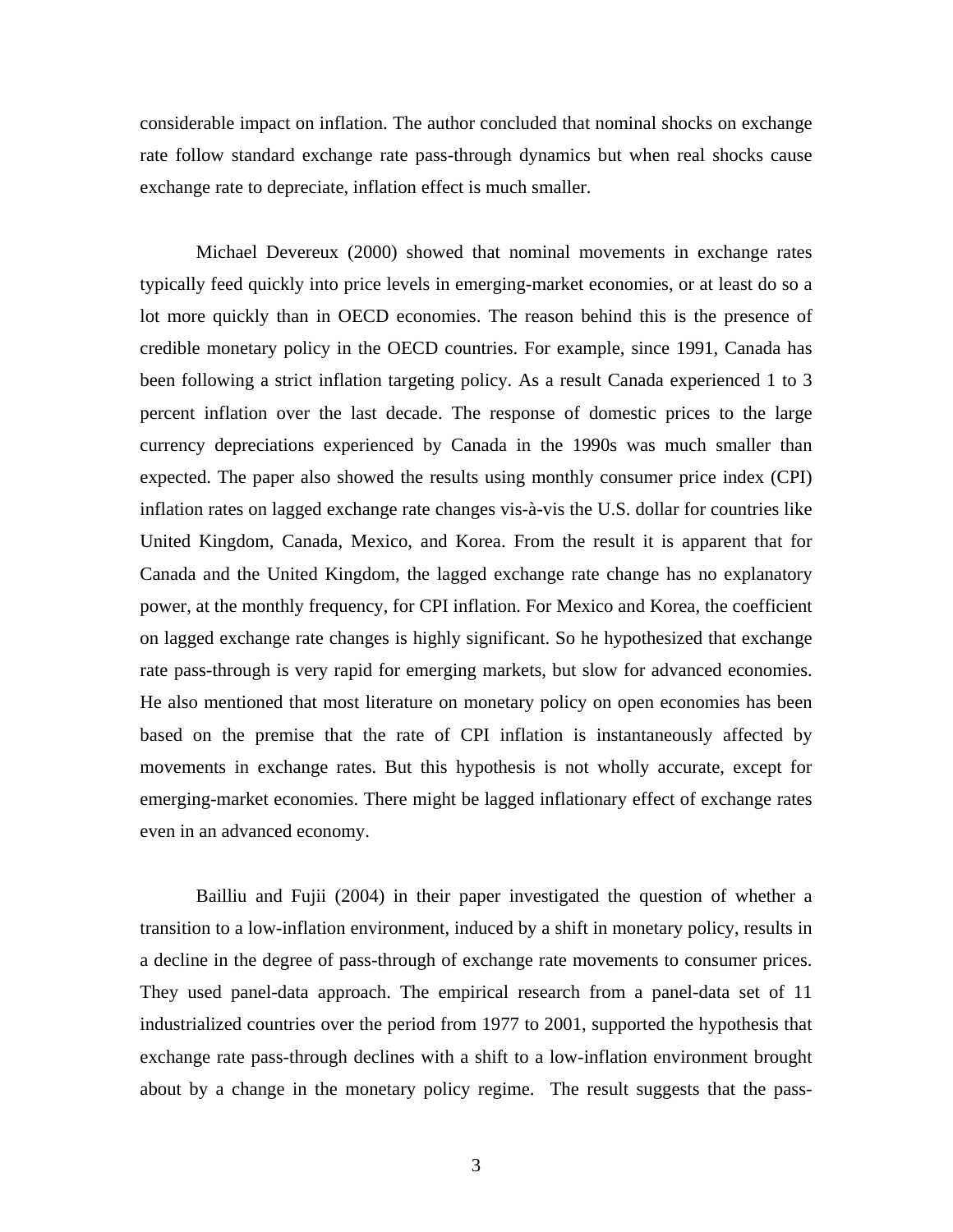through to consumer price inflation declined following the inflation stabilization that occurred in many industrialized countries in the early 1990s. This conclusion also matches with the one by Devereux as both suggest that countries with strong monetary policy can actually lessen the pressure of exchange rate changes on consumer prices.

Jonathan McCarthy (1999) analyzed the impact of exchange rate and import prices on domestic Producer Price Index (PPI) and CPI in six industrialized OECD countries using data from 1976:1 to 1998:4. He used a recursive VAR framework in his analysis. From the impulse response function and variance decomposition he found that the exchange rate has a modest effect on domestic price over the post-Bretton Woods era. Another finding of his paper is that the pass through is stronger in countries with a large import share.

Leigh and Rossi (2002) followed McCarthy's (1999) VAR framework to analyze the exchange rate pass through in Turkish economy. They found that the pass through to wholesale prices is more pronounced than CPI and that the impact of the exchange rate on prices is mostly felt in the first four months and is over after about a year. Hyder and Shah (2004) followed McCarthy and Leigh and Rossi in analyzing exchange rate pass through in Pakistan. They found similar results in line with Leigh and Rossi. They also found that pass-through to domestic prices are much stronger in higher inflationary environment relative to lower inflationary environment.

Therefore from the above discussion it is evident that the experience is mixed. Exchange rate pass through is more pronounced in emerging market economies in the absence of credible monetary policy. But a stable monetary policy with a low inflationary environment seems to lessen the pressure of exchange rate changes on consumer prices.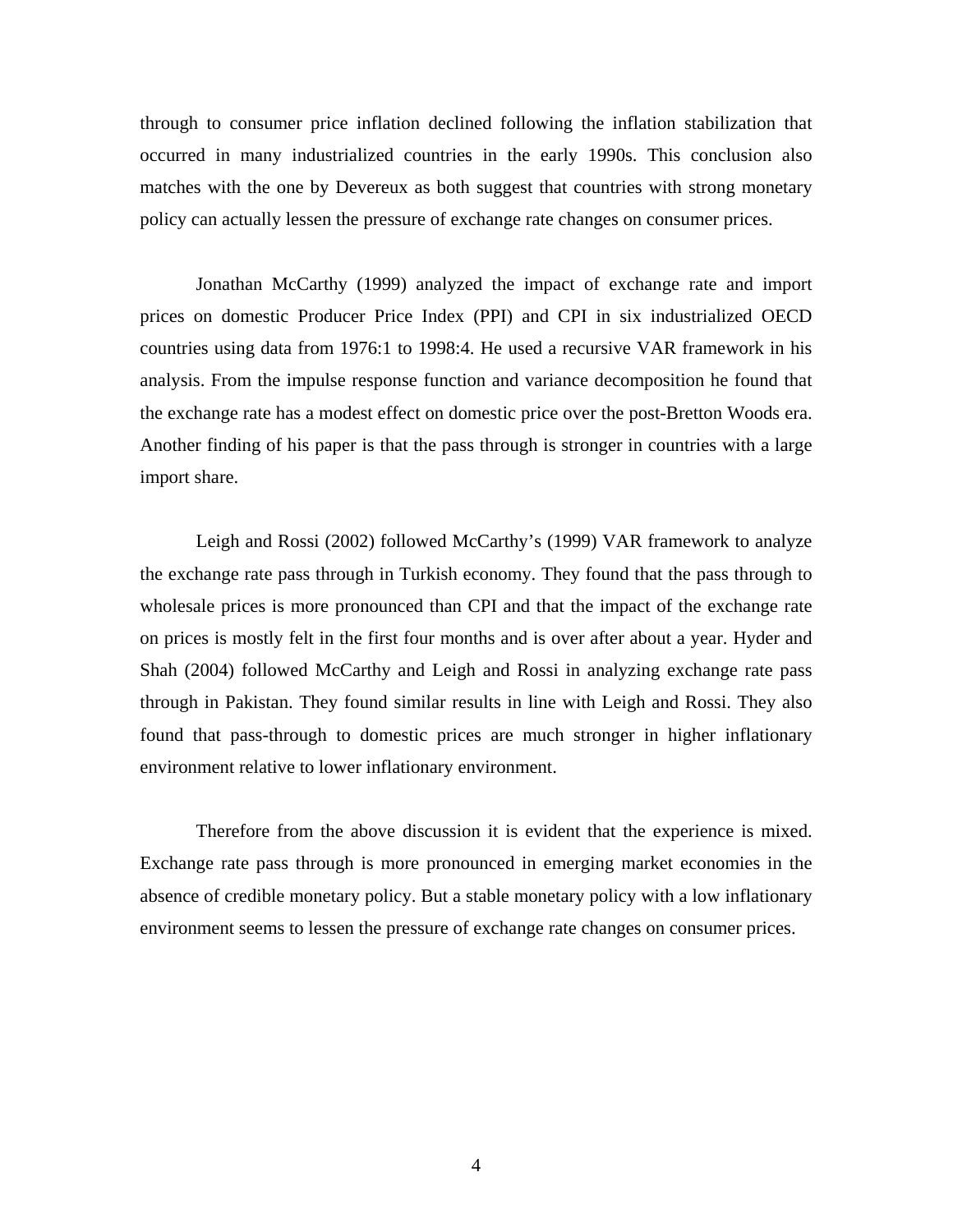## **3. Methodology**

 $\overline{a}$ 

We use a five variable recursive Vector Autoregressive (VAR) approach following McCarthy (1999) and Leigh and Rossi (2002) to examine the pass through of exchange rate to domestic prices. To recover the structural shocks from the VAR residuals we have to use the Cholesky decomposition where the variables are to be ordered in a particular sequence so that variables placed higher in the ordering have contemporaneous impact on the variables than those lower in the ordering, and not vice-versa. The ordering of the endogenous variables is as follows: oil price  $(\pi^{oil})$  representing international supply shock, Quantum Index of Industrial Production  $(y)$  representing the demand shock, nominal exchange rate *(e)* representing nominal exchange rate shock, wholesale price index  $(\pi^{WPI})$  and consumer price index  $(\pi^{CPI})$ .<sup>2</sup> The system can be represented as follows.

$$
\pi_t^{oil} = E_{t-1}[\pi_t^{oil} + \varepsilon_t^{oil}
$$
\n
$$
y_t = E_{t-1}[y_t] + \alpha_1 \varepsilon_t^{oil} + \varepsilon_t^y
$$
\n
$$
e_t = E_{t-1}[e_t] + \beta_1 \varepsilon_t^{oil} + \beta_2 \varepsilon_t^y + \varepsilon_t^e
$$
\n
$$
\pi_t^{WPI} = E_{t-1}[\pi_t^{WPI}] + \gamma_1 \varepsilon_t^{oil} + \gamma_2 \varepsilon_t^y + \gamma_3 \varepsilon_t^e + \varepsilon_t^{WPI}
$$
\n
$$
\pi_t^{CPI} = E_{t-1}[\pi_t^{CPI}] + \delta_1 \varepsilon_t^{oil} + \delta_2 \varepsilon_t^{Ay} + \delta_3 \varepsilon_t^e + \delta_4 \varepsilon_t^{WPI} + \varepsilon_t^{CPI}
$$

The system incorporates the dynamic effect of an exchange rate shock on prices along the supply chain. Inflation at any particular stage is assumed to be comprised of several different components. The first is the expected inflation at that stage; the second and third components are the supply and demand shocks, fourth is the exchange rate shock and finally there are shocks due to changes in WPI and CPI index. Therefore, there is no contemporaneous feedback in the model. The time period *t* corresponds to one month.  $E_{t-1}[$  *[* ] refers to the expectation of a variable conditional on information available at period *t-1*.

<sup>&</sup>lt;sup>2</sup> We include oil price in our model as petroleum constitutes about 12 percent of Bangladesh's import and is used in different industries as an input apart from being consumed directly by households and the transport sector. Therefore any change in the international oil price will have a considerable impact on our import price index and subsequently transmit to the consumer price level via different channels.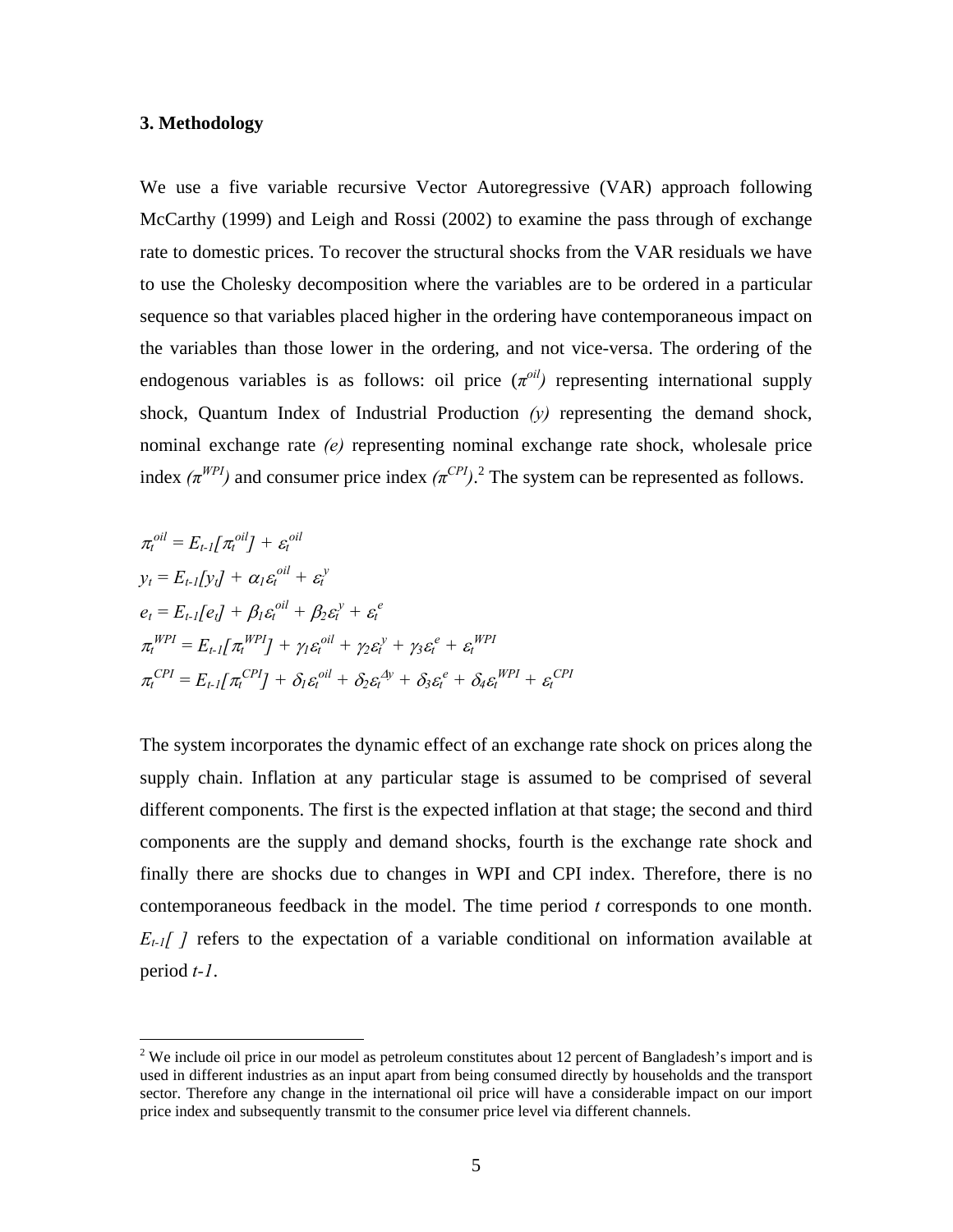McCarthy (1999) and Hyder and Shah (2004) also incorporated money supply (M2) as a policy variable in the VAR model. But in our case inclusion of M2 destabilizes the model which would in turn make the impulse response standard errors invalid. Therefore we did not include M2 in our model. We also used different VAR models using seasonally adjusted series of the chosen variables but our original VAR model seems robust to these changes.

#### **4. Description of Data**

**Oil Price Inflation:** For calculating oil price inflation we took the average of U.K. Brent and Dubai Fateh and converted the average into taka by multiplying by the prevailing Tk/USD exchange rate at the time. The data is taken from the *Economic Trends*.

**Quantum Index of Industrial Production (1988-89 = 100):** This variable is used as a proxy of real GDP to represent the demand factors as monthly GDP data is not available. The data is taken from the *Monthly Statistical Bulletin*.

**Nominal Exchange Rate:** We used nominal Tk/USD exchange rate. The data is taken from the *Economic Trends*.

**Wholesale Price Index (1969-70 = 100):** Wholesale prices are the prices ruling at the wholesale market of the country. The monthly wholesale price index is intended to measure price changes over time at the wholesale markets which are not due to change in the quality of goods, terms of delivery etc. The commodities are selected on the basis of pre-determined specifications and these include imported items sold at domestic market, export items up to the custom frontiers and domestic products of both agricultural and industrial origin by their types and stages of processing. The data is taken from the *Monthly Statistical Bulletin*.

**Consumer Price Index (1985-86 = 100):** CPI reflects the average change over time in the prices of a specified set of final commodities and services representing the market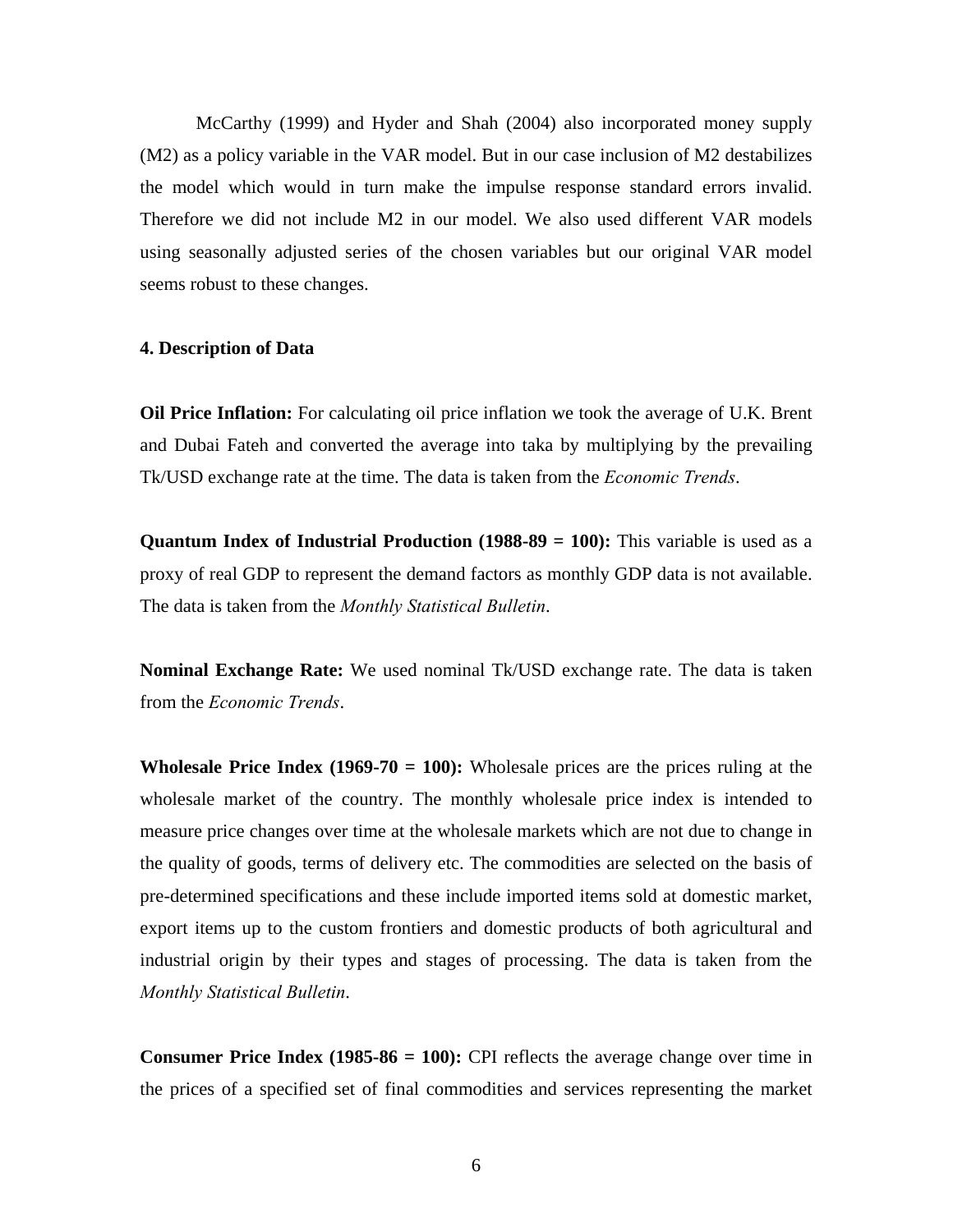basket of a given group off consumers. The data is taken from the *Monthly Statistical Bulletin*.

Bangladesh's national accounts are compiled on an annual basis, so that only a few, mostly monetary variables, are available at high frequency. In order to have a reasonably large sample size, we used monthly data from July 1997 to March 2005 (93 observations), which limits our choice of variables to monetary variables, and the quantum index that serves as a proxy for activity. It may be noted that as of January 1972, the exchange rate of Bangladesh's currency 'Taka' was fixed with the British Pound Sterling. As the Pound Sterling was floated with dollar later in 1972, Taka was also floated with dollar via Pound Sterling. In 1979 Taka was pegged with to a basket of currencies of Bangladesh's major trading partners with Pound Sterling as the intervention currency which was later replaced by US Dollar in 1983. This exchange rate arrangement continued till May 2003. Bangladesh adopted the floating exchange rate system since end May 2003.<sup>3</sup> Therefore we should have used only post May 2003 data for our analysis but we could not do so as the number of observations would have been insufficient. We selected the sample period depending on the availability of all the series.

### **4.1 Preliminary Data Analysis**

In figure 1 we plot the log of exchange rate and log of CPI. From the figure we can see that though both exchange rate and CPI have upward trends, exchange rate does not seem to affect CPI much except for the recent floating exchange rate regime starting from June 2003. We also used pair wise Granger causality test to see whether exchange rate Granger causes CPI for different sample periods. Table 1 presents the results of the Granger causality test which shows that exchange rate does not Granger cause CPI not even in the floating exchange rate regime. On the other hand we can not reject the null of

 $\overline{a}$ 

<sup>&</sup>lt;sup>3</sup> See Habib and Kabir (2003) for details.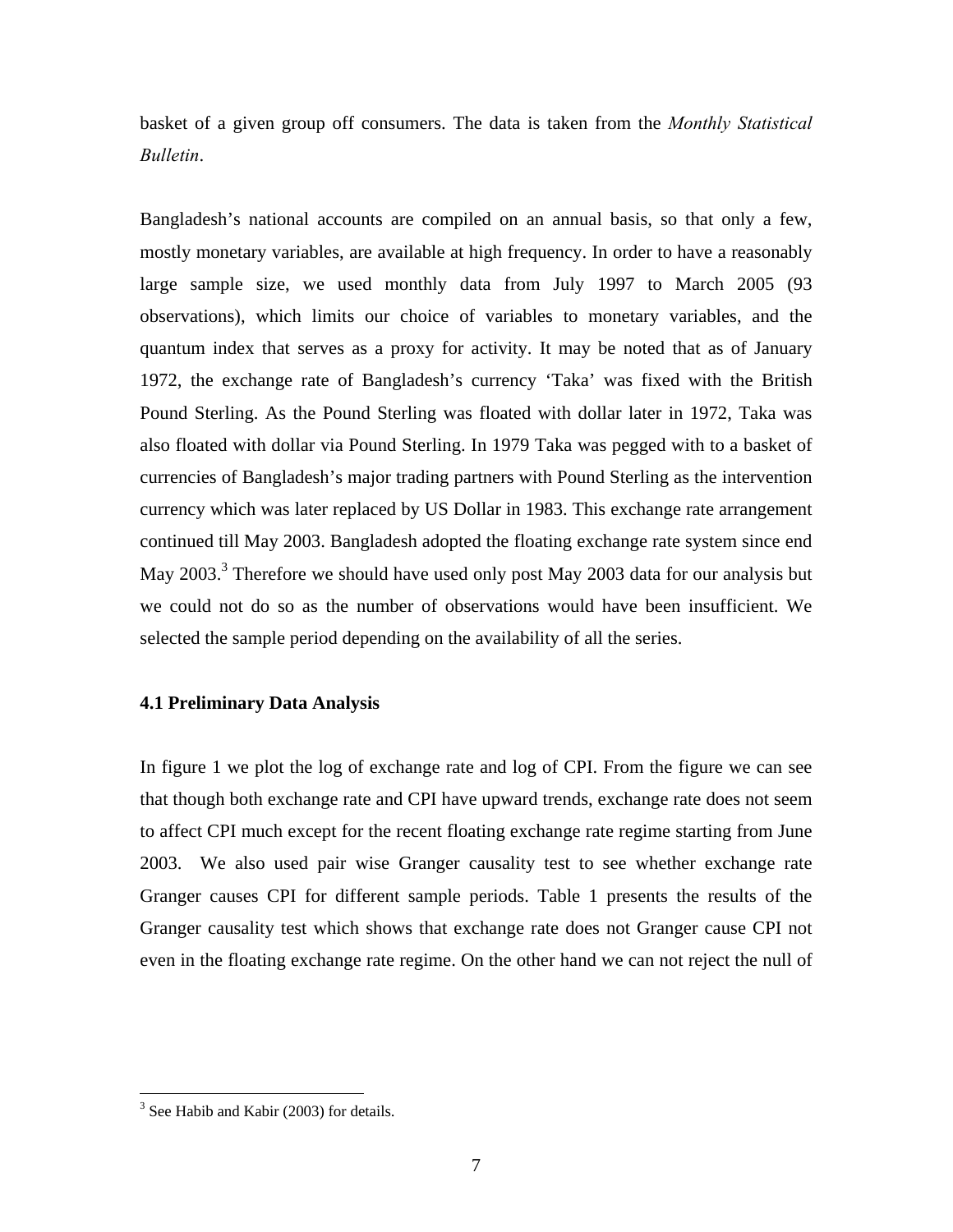'CPI does not Granger cause exchange rate' at 10 percent and 2 percent level for the full sample period and the floating exchange rate period respectively.<sup>4</sup>



**Figure-1 Log of Exchange Rate and Log of CPI** 

| Table 1                                 |  |
|-----------------------------------------|--|
| <b>Pairwise Granger Causality Tests</b> |  |

| Sample: 1997:07 ZUUS:03<br><b>Lags: 12</b>                                      |     |                    |                    |
|---------------------------------------------------------------------------------|-----|--------------------|--------------------|
| Null Hypothesis:                                                                | Obs | <b>F-Statistic</b> | Probability        |
| <b>LNCPI does not Granger Cause LNEXR</b><br>LNEXR does not Granger Cause LNCPI | 93  | 1.66647<br>0.96263 | 0.09420<br>0.49241 |
| Sample: 1997:07 2003:05<br>Lags: 12                                             |     |                    |                    |
| Null Hypothesis:                                                                | Obs | <b>F-Statistic</b> | Probability        |
| LNCPI does not Granger Cause LNEXR<br>LNEXR does not Granger Cause LNCPI        | 71  | 1.24695<br>1.21290 | 0.28209<br>0.30345 |
| Sample: 2003:02 2005:03<br>Lags: 12                                             |     |                    |                    |
| Null Hypothesis:                                                                | Obs | <b>F-Statistic</b> | Probability        |
| LNCPI does not Granger Cause LNEXR<br>LNEXR does not Granger Cause LNCPI        | 26  | 2165.71<br>0.79434 | 0.01679<br>0.71619 |

**Sample: 1997:07 2005:03** 

 4 To run the Granger causality test for the floating exchange rate regime we used sample period from February 2003 (instead of June 2003) to March 2005 to allow for 12 lags. We also run pair wise Granger causality test for exchange rate and WPI but failed to find any causality in either direction.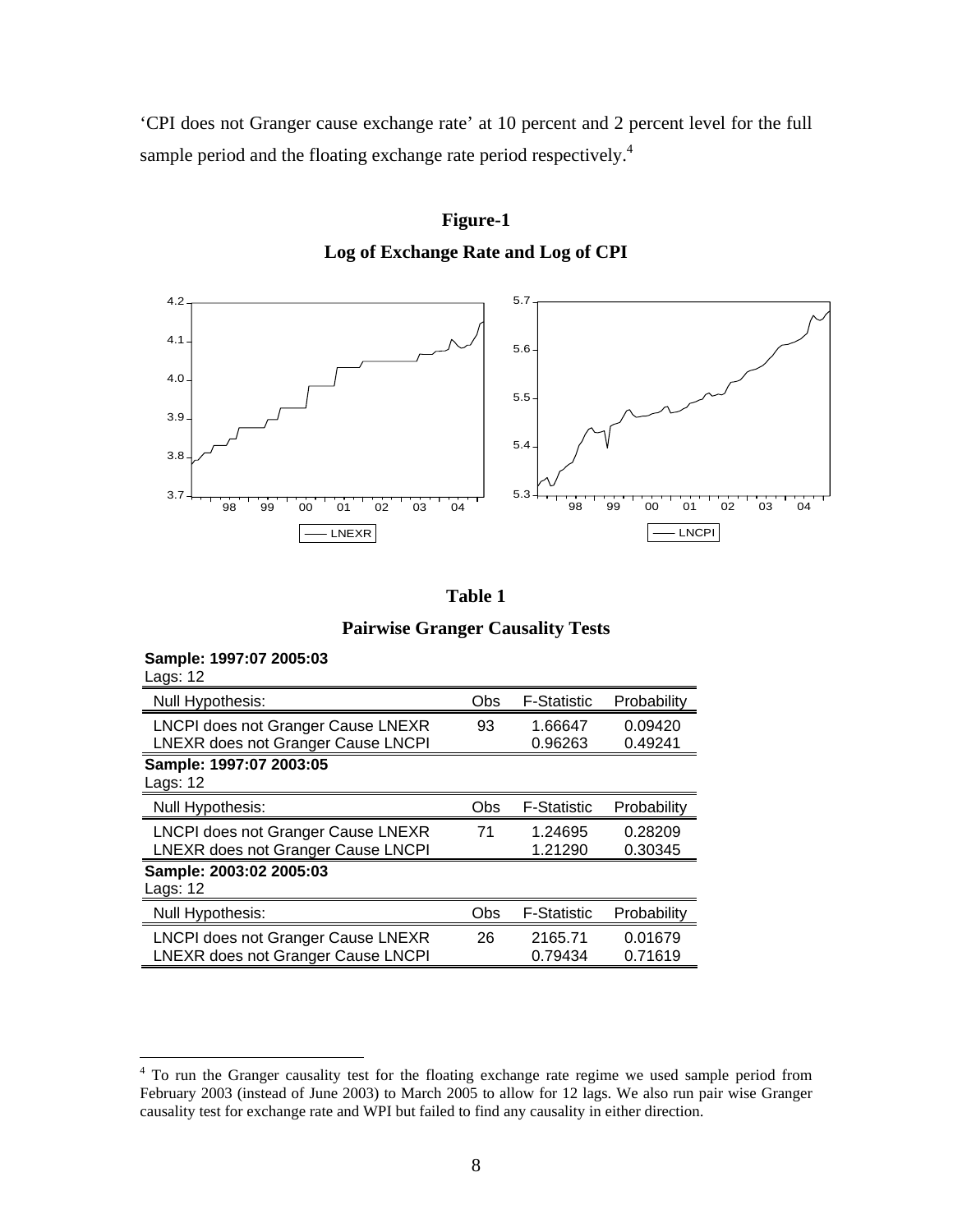Before using the data in the estimation of VAR, we need to know the order of integration of all the variables. Several unit root tests<sup>5</sup>, such as Augmented Dickey-Fuller (ADF), Phillips-Perron (PP), and Kwiatkowski-Phillips-Schmidt-Shin (KPSS) are used on the log level of all the variables to determine the order of integration for each series. The results of unit root tests are shown in the following table.

| <b>Results of Unit-Root Tests</b> |               |      |             |                   |      |             |                 |
|-----------------------------------|---------------|------|-------------|-------------------|------|-------------|-----------------|
| Variables                         | Without Trend |      |             | With Trend        |      |             | <b>Decision</b> |
| (in log levels)                   | ADF           | PP   | <b>KPSS</b> | ADF               | PP   | <b>KPSS</b> |                 |
| Oil Price                         | I(1)          | I(1) | I(1)        | I(1)              | I(1) | I(0)        | I(1)            |
| <b>Ouantum Index</b>              | I(1)          | I(1) | I(1)        | I(1)              | I(0) | I(0)        | I(1)            |
| Nominal Exchange Rate             | I(1)          | I(1) | I(1)        | I(1)              | I(1) | I(1)        | I(1)            |
| <b>WPI</b>                        | I(1)          | I(1) | I(1)        | I(1)              | I(1) | I(1)        | I(1)            |
| <b>CPI</b>                        | I(1)          | I(1) | I(1)        | $\mathfrak{t}(1)$ | I(1) | I(1)        | I(1)            |

**Table-2** 

*Notes:* 

<u>.</u>

*1. Lag length for ADF tests are decided based on Akaike's information criterion (AIC).* 

*2. Maximum Bandwidth for PP and KPSS test are decided based on Newey-West (1994).* 

*3. All the tests are performed on the basis of 5 percent significance level.* 

From table 1 we can conclude that all the variables are  $I(1)$  at the logarithm level and the VAR is estimated in log level with 12 lags based on Akaike's Information Criterion (AIC).

## **5. Empirical Results**

To examine the impact of an exchange rate shock on domestic prices the Impulse Response Functions (IRF) and Variance Decompositions (VDC) are generated using EViews. The IRFs show the response of each variable in the system to shock from system variables. The VDCs show the portion of the variance in the forecast error for each variable due to innovations to all variables in the system. Figure 1 shows the impulse response functions of WPI and CPI to a one standard deviation innovation in the nominal exchange rate. It is evident from the figure that inflationary effect of exchange rate changes is rather moderate. Both WPI and CPI increase immediately as a result of an

 $<sup>5</sup>$  ADF and PP tests are based on the null of unit-roots while KPSS test assumes the null of stationarity.</sup>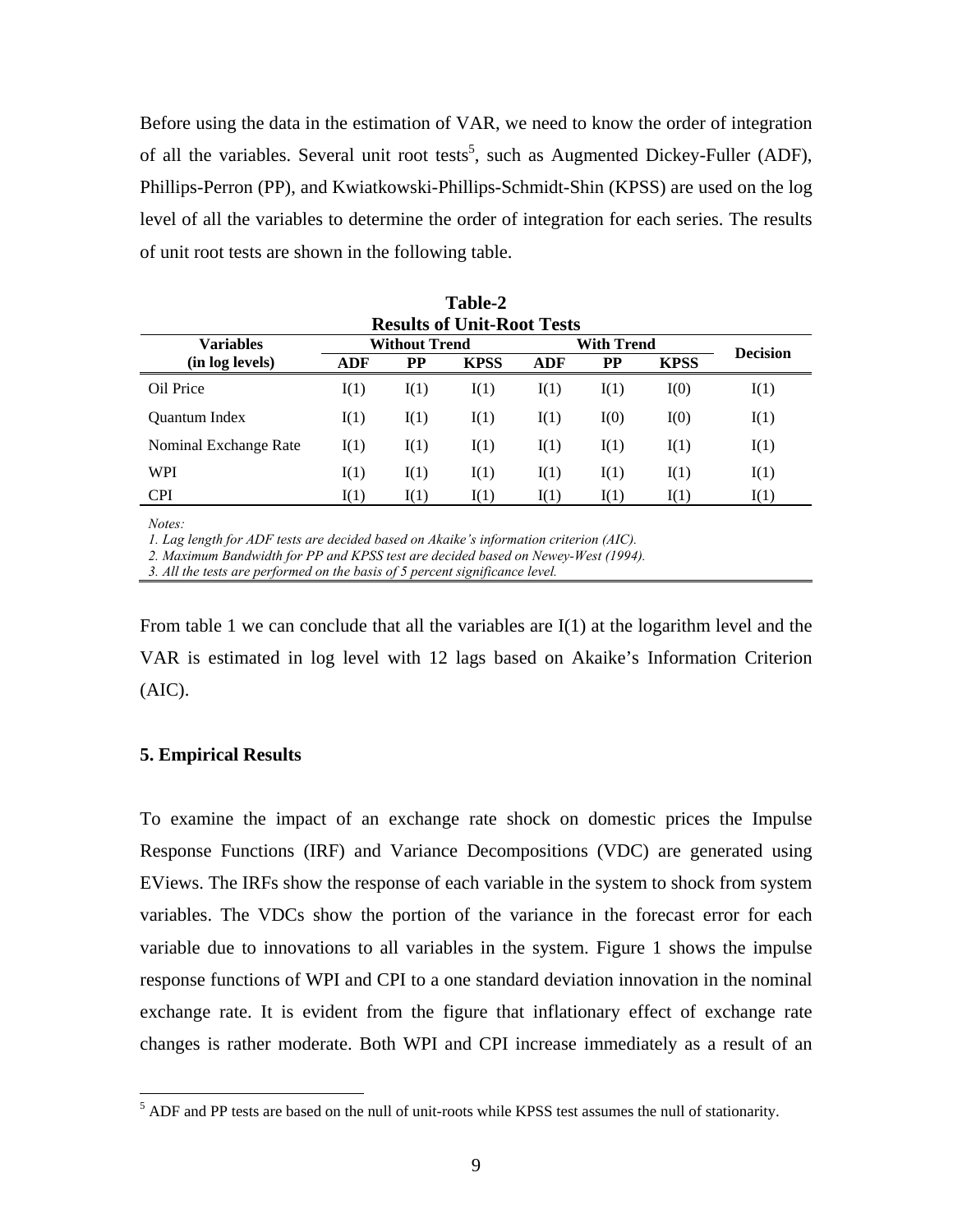exchange rate shock though the response is minimal. But the responses are statistically insignificant as the band of standard errors contain the zero line indicating no significant exchange rate pass through.

## **Figure 2**

Impulse Responses to a One Standard Deviation Innovation in the Exchange Rate  $\pm 2$ Standard Errors<sup>6</sup>



 $\overline{a}$ 

<sup>&</sup>lt;sup>6</sup> The dashed lines show two standard error bands.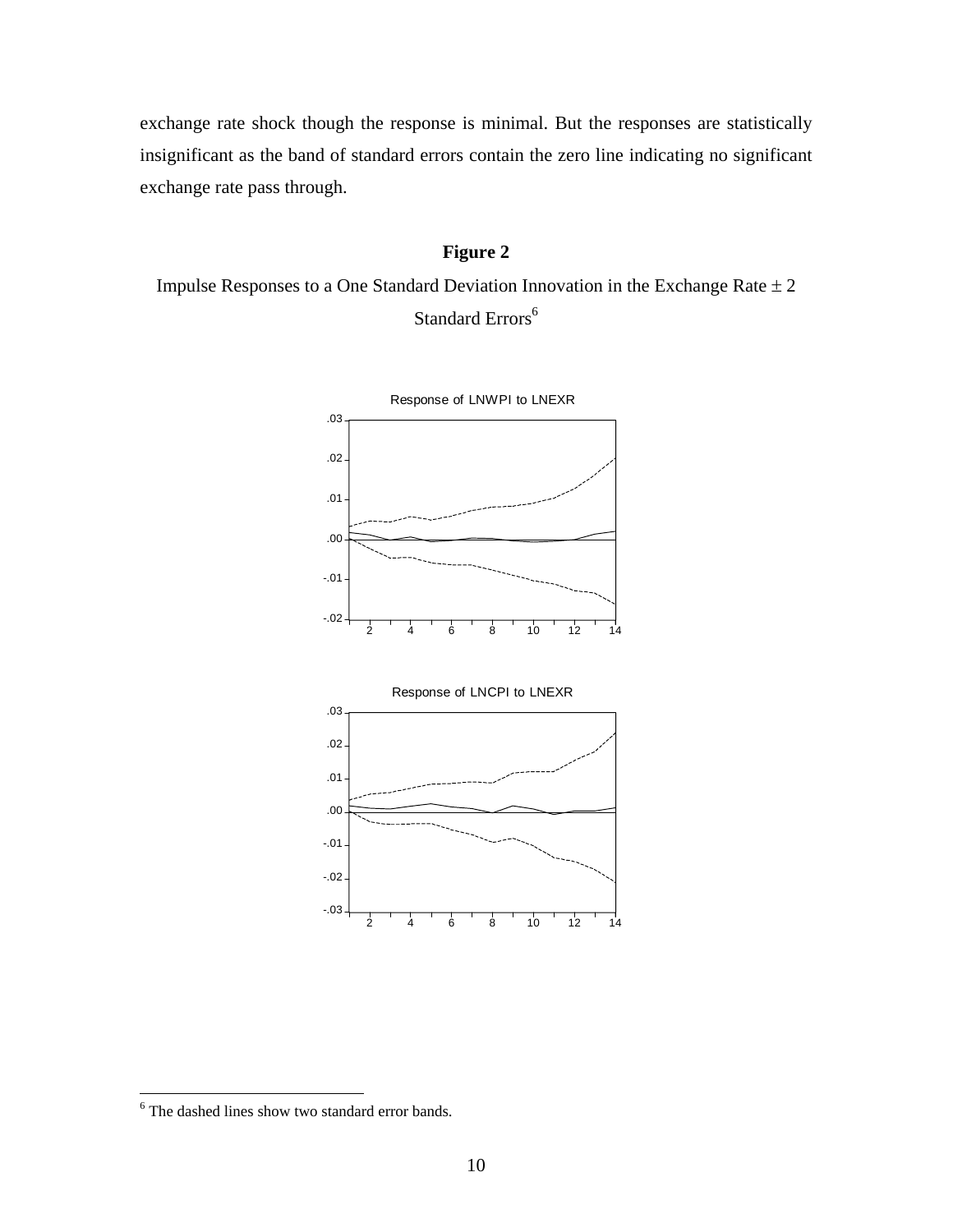The forecast error variance decomposition shows the proportion of the movements in a sequence due to its own shocks versus shocks to the other variables in the model. Thus, the variance decomposition provides information about the relative importance of each random innovation in affecting the variables in the VAR. The variance decompositions of WPI inflation are reported in Table 3. Exchange rate shocks explain only about 7 percent of the WPI variance in the first month and about 4 percent in the longer horizon. A little more than 14 percent of the error variance of WPI is explained by its own shocks during longer time horizons. In the very first month the WPI explains about 84 percent of its own forecast error variance. Quantum index explains more than 66 percent of the error variance of WPI in the longer horizon. Therefore exchange rate has very little impact on WPI and demand shocks seem to have most significant impact on WPI error variance.

| Forecast Horizon | Oil Price | Quantum Index | Exchange Rate | WPI   | CPI   |
|------------------|-----------|---------------|---------------|-------|-------|
|                  | 6.20      | 3.14          | 6.89          | 83.74 | 0.00  |
| 2                | 6.98      | 9.56          | 5.50          | 77.17 | 0.77  |
| 3                | 9.23      | 12.86         | 4.07          | 71.74 | 2.08  |
| 4                | 8.21      | 20.85         | 3.99          | 65.07 | 1.85  |
| 5                | 7.37      | 27.75         | 3.57          | 59.65 | 1.63  |
| 6                | 6.76      | 32.83         | 3.16          | 54.15 | 3.07  |
| 9                | 5.66      | 39.06         | 2.52          | 44.82 | 7.93  |
| 12               | 4.17      | 51.63         | 1.80          | 31.78 | 10.59 |
| 18               | 4.47      | 67.94         | 4.09          | 14.67 | 8.80  |
| 22               | 4.40      | 66.51         | 4.15          | 14.35 | 10.56 |

**Variance Decomposition of WPI Inflation** 

**Table-3** 

The variance decompositions of CPI inflation are reported in Table 4. Like WPI most of the error variance of CPI inflation is explained by demand shocks (over 60 percent). WPI inflation explains a little over 12 percent of the CPI inflation and about 15 percent of the forecast error variance of CPI inflation is explained its own innovations in the long run whereas in the first month it explains 42 percent of the error variance of CPI. Exchange rate does not contain much information about the movement of CPI.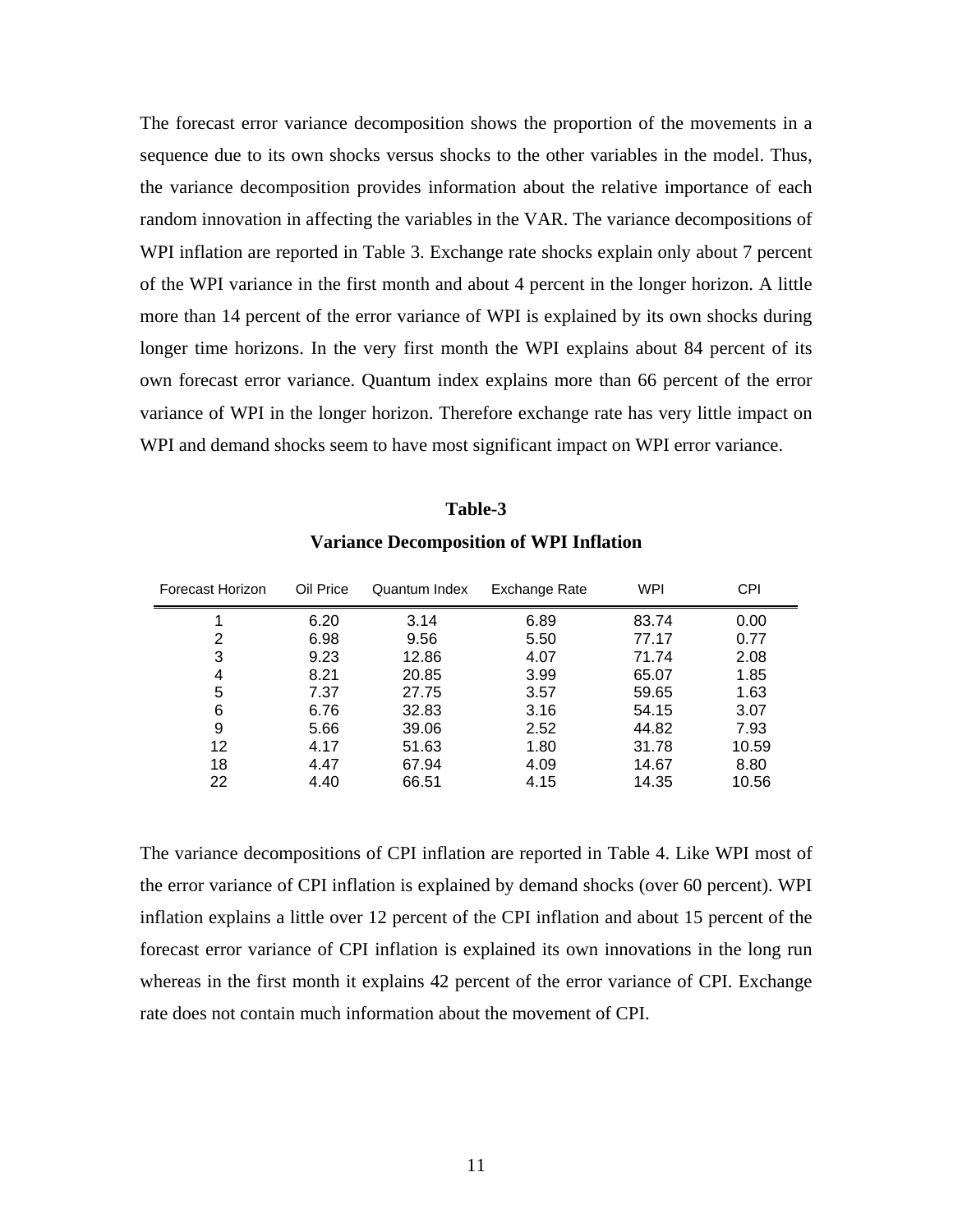#### **Table-4**

| Forecast Horizon | Oil Price | Quantum Index | Exchange Rate | <b>WPI</b> | CPI   |
|------------------|-----------|---------------|---------------|------------|-------|
| 1                | 24.08     | 5.93          | 4.76          | 23.36      | 41.85 |
| 2                | 24.36     | 11.10         | 4.80          | 26.72      | 32.99 |
| 3                | 24.42     | 14.63         | 5.13          | 25.70      | 30.10 |
| 4                | 23.10     | 24.16         | 6.02          | 23.52      | 23.18 |
| 5                | 18.98     | 36.35         | 7.52          | 18.67      | 18.45 |
| 6                | 17.11     | 40.05         | 7.71          | 16.53      | 18.58 |
| 9                | 13.53     | 44.13         | 7.65          | 17.51      | 17.16 |
| 12               | 13.49     | 44.19         | 7.39          | 18.62      | 16.28 |
| 18               | 9.15      | 57.50         | 5.77          | 14.44      | 13.12 |
| 22               | 7.20      | 60.22         | 5.40          | 12.24      | 14.92 |

#### **Variance Decomposition of CPI Inflation**

We should note that our sample period comprises mostly of the pegged exchange rate regime when there was considerable intervention by the central bank to maintain the stability of the foreign exchange market. In Bangladesh the oil prices are also administered. Therefore it may not be unexpected to find a modest and limited exchange rate pass through to domestic prices in Bangladesh. Furthermore the basket contents of WPI and CPI are such that they are not very much affected by any change in exchange rate or fuel prices. In case of WPI the highest weight is given to Agriculture (67.87) within which food group contains a weight of 41.08, raw materials 25.94 and fuel and lighting contains a weight of only 0.85. Under the all industry group, fuel and lighting has a weight of 6.16. Therefore in WPI fuel and lighting has a total weight of 7.01. In case of CPI, food beverage and tobacco contains a weight of 64.47. Weight to non-food items is 35.53 of which gross rent, fuel and lighting contains a weight of 14.98 and transport and communications has a weight of 3.32. Therefore by construction of these indices movements in exchange rate or oil price shocks may not directly pass through to domestic prices in any significant way. Again, during the sample period Bangladesh experienced a low inflationary environment when the average inflation rate was around 5 percent which might have lessened the pressure of exchange rate changes to consumer prices.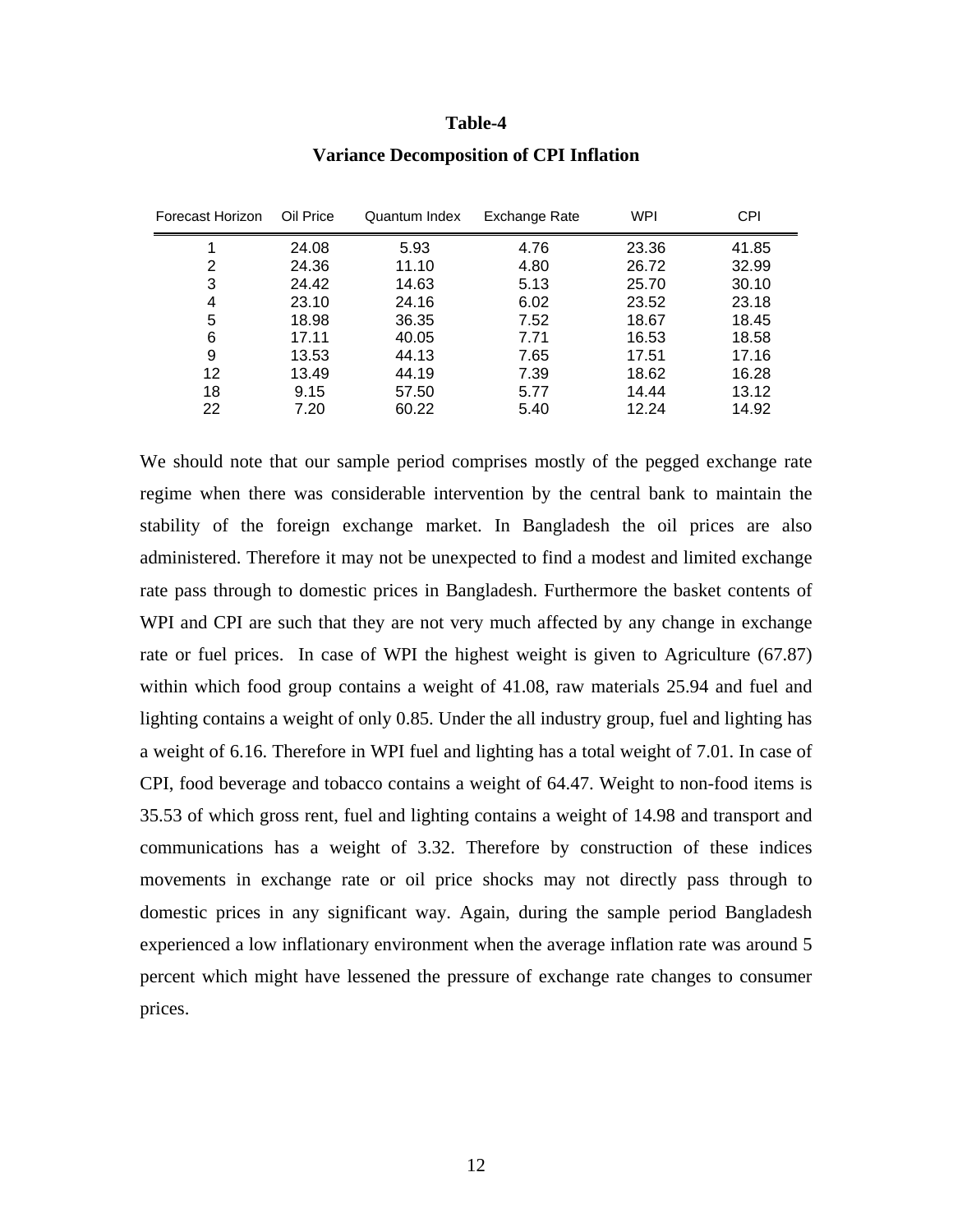### **6. Conclusion**

This paper attempted to measure the nominal exchange rate pass through to wholesale and consumer prices using Mccarthy's (1999) recursive VAR model. We used monthly data from July 1997 to March 2005. For Cholesky decomposition we used the following ordering of the variables: oil price (representing supply shock), quantum index of industrial production (representing demand shock), nominal Tk/USD exchange rate, Wholesale Price Index and Consumer Price Index. To measure the impact of the exchange rate shock on domestic prices impulse response functions and variance decompositions are generated. From the IRFs it is found that an exchange rate shock does not have any significant impact on either WPI or CPI inflation in Bangladesh. This may be an outcome of the managed float regime of the sample period (from July 1997 to May 2003) and of the administered oil prices in Bangladesh. The variance decompositions show that most of the error variance of both WPI (67 percent) and CPI (60 percent) inflation are explained by quantum index. In case of WPI inflation none of the other variables in the model contain any significant information about its future path. On the other hand, WPI inflation can explain 12 percent of the forecast error variance of CPI inflation in the long run. Therefore it appears that demand shock is the major determinant factor for WPI and CPI inflation.